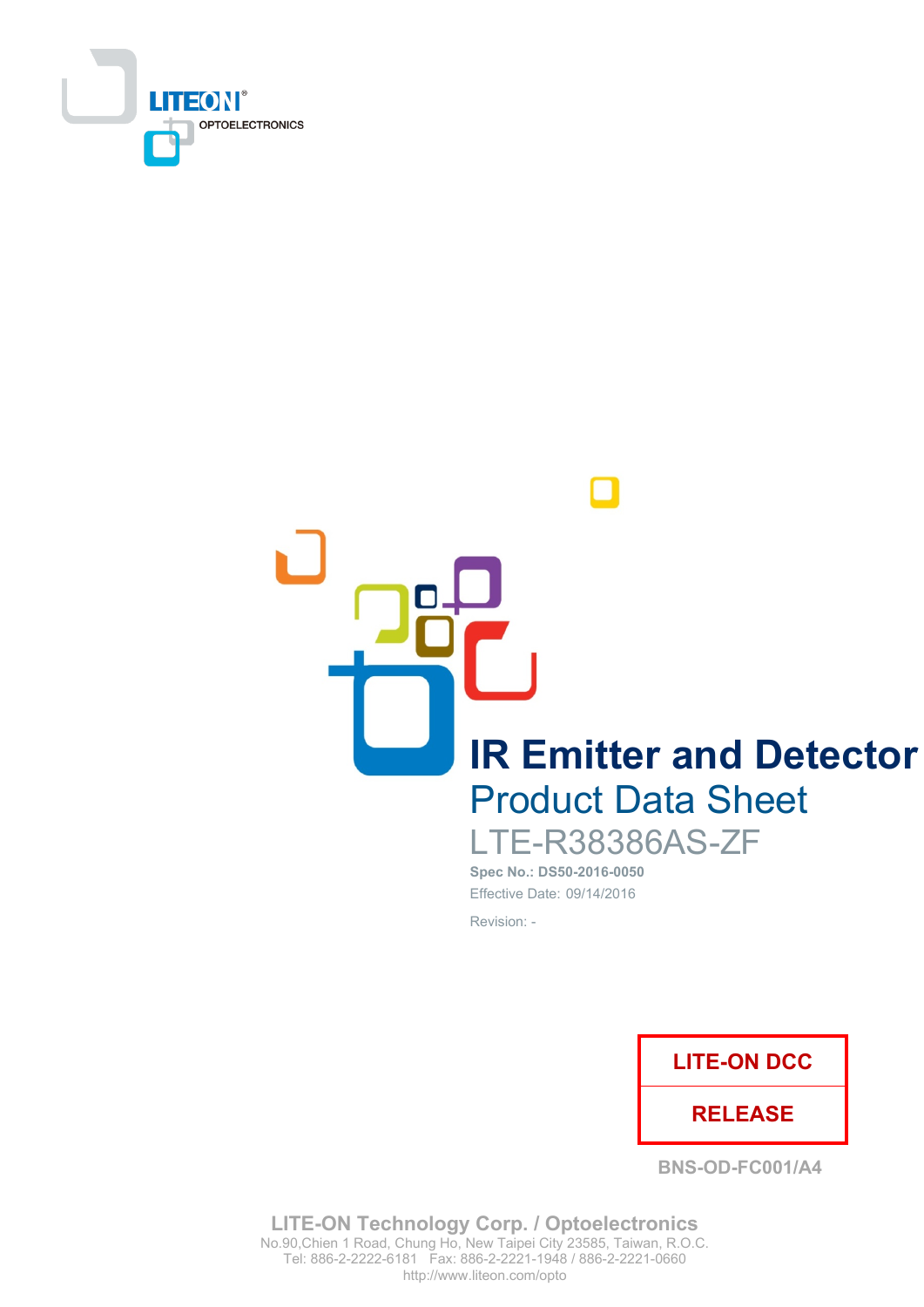

## **IR Emitter and Detector** LTE-R38386AS-ZF

### 1. Description

Lite-On offers a broad range of discrete infrared components for application such as remote control, IR wireless data transmission, security alarm & etc. Customers need infrared solutions featuring high power, high speed and wide viewing angels. The product line includes GaAs 940nm IREDs, AIGaAs high speed 850nm IREDs, PIN Photodiodes and Phototransistors. Photodiodes and Phototransistors can be provided with a filter that reduces digital light noise in the sensor function, which enables a high signal-to-noise ratio.

### 1.1. Features

- High power LED light source  $\blacksquare$
- High performance, long life  $\blacksquare$
- High LED driving current
- Meet ROHS, Green Product

### **1.2. Applications**

- Infrared emitter
- **PCB Mounted Infrared Sensor**

### **2. Outline Dimensions**





### **Notes:**

- 1. All dimensions are in millimeters (inches).
- 2. Tolerance is ±0.1mm (.004") unless otherwise noted.
- 3. Specifications are subject to change without notice.

Part No.: LTE-R38386AS-ZF BNS-OD-FC 002/A4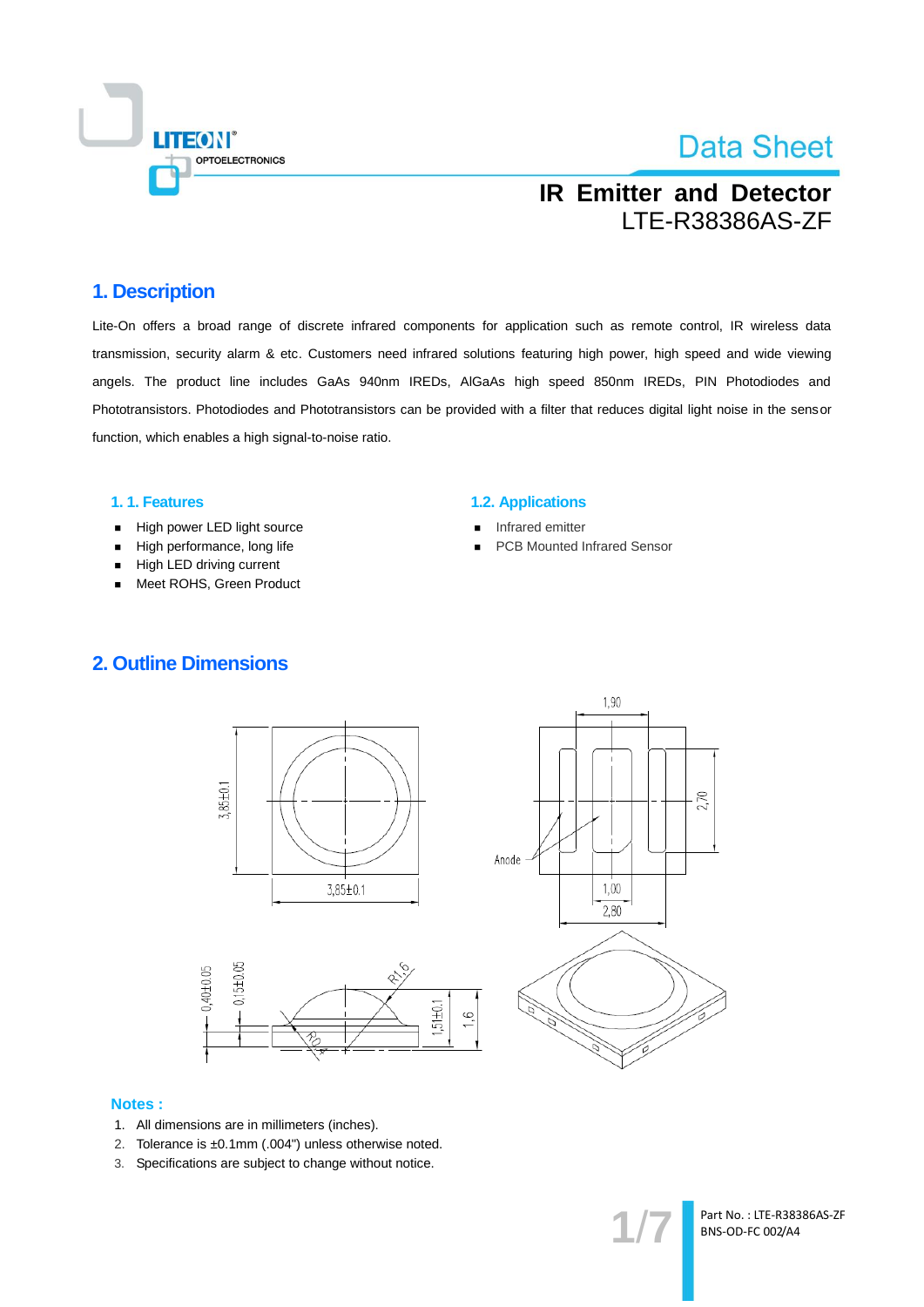

## **IR Emitter and Detector** LTE-R38386AS-ZF

## 3. Absolute Maximum Ratings at TA=25°C

| <b>Parameter</b>                         | <b>Maximum Rating</b>                 | <b>Unit</b> |  |
|------------------------------------------|---------------------------------------|-------------|--|
| Power Dissipation                        | 3.6                                   | W           |  |
| Peak Forward Current(300pps, 10us pulse) | 5                                     | A           |  |
| <b>DC Forward Current</b>                | 1                                     | A           |  |
| <b>Reverse Voltage</b>                   | 5                                     | $\vee$      |  |
| <b>Thermal Resistance Junction</b>       | 9                                     | K/W         |  |
| <b>Operating Temperature Range</b>       | $-40^{\circ}$ C to + 85 $^{\circ}$ C  |             |  |
| Storage Temperature Range                | $-55^{\circ}$ C to + 100 $^{\circ}$ C |             |  |
| Infrared Soldering Condition             |                                       |             |  |
|                                          | 260°C for 10 Seconds Max.             |             |  |

## 4. Electrical / Optical Characteristics at TA=25°C

| <b>Parameter</b>          | <b>Symbol</b>           | Min. | Typ.           | Max.                     | <b>Unit</b> | <b>Test Condition</b> |
|---------------------------|-------------------------|------|----------------|--------------------------|-------------|-----------------------|
| Radiant Intensity         | ΙE                      | 200  | 320            | $\blacksquare$           | mW/sr       | $I_F = 1A$            |
| <b>Total Radiant Flux</b> | $\Phi_{\rm e}$          | -    | 1270           | $\overline{\phantom{0}}$ | mW          | $I_F = 1A$            |
| Peak Emission Wavelength  | $\lambda_{\text{Peak}}$ | -    | 850            | $\blacksquare$           | nm          | $I_F = 1A$            |
| Spectral Line Half-Width  | Δλ                      | -    | 50             | $\overline{\phantom{0}}$ | nm          | $I_F = 1A$            |
| <b>Forward Voltage</b>    | VF                      | 2.5  | 3.1            | 3.6                      | V           | $I_F = 1A$            |
| <b>Reverse Current</b>    | <sub>R</sub>            | -    | $\blacksquare$ | 10                       | μA          | $V_R = 5V$            |
| <b>Rise/Fall Time</b>     | Tr/Tf                   |      | 30             |                          | ns          | 10%~90%               |
| Viewing Angle             | $2\theta_{1/2}$         |      | 150            |                          | deg         |                       |

**NOTE:** 

1.  $\theta_{1/2}$  is the off-axis angle at which the luminous intensity is half the axial luminous intensity.

2. The dominant wavelength, Ad is derived from the CIE chromaticity diagram and represents the single wavelength which defines the color of the device.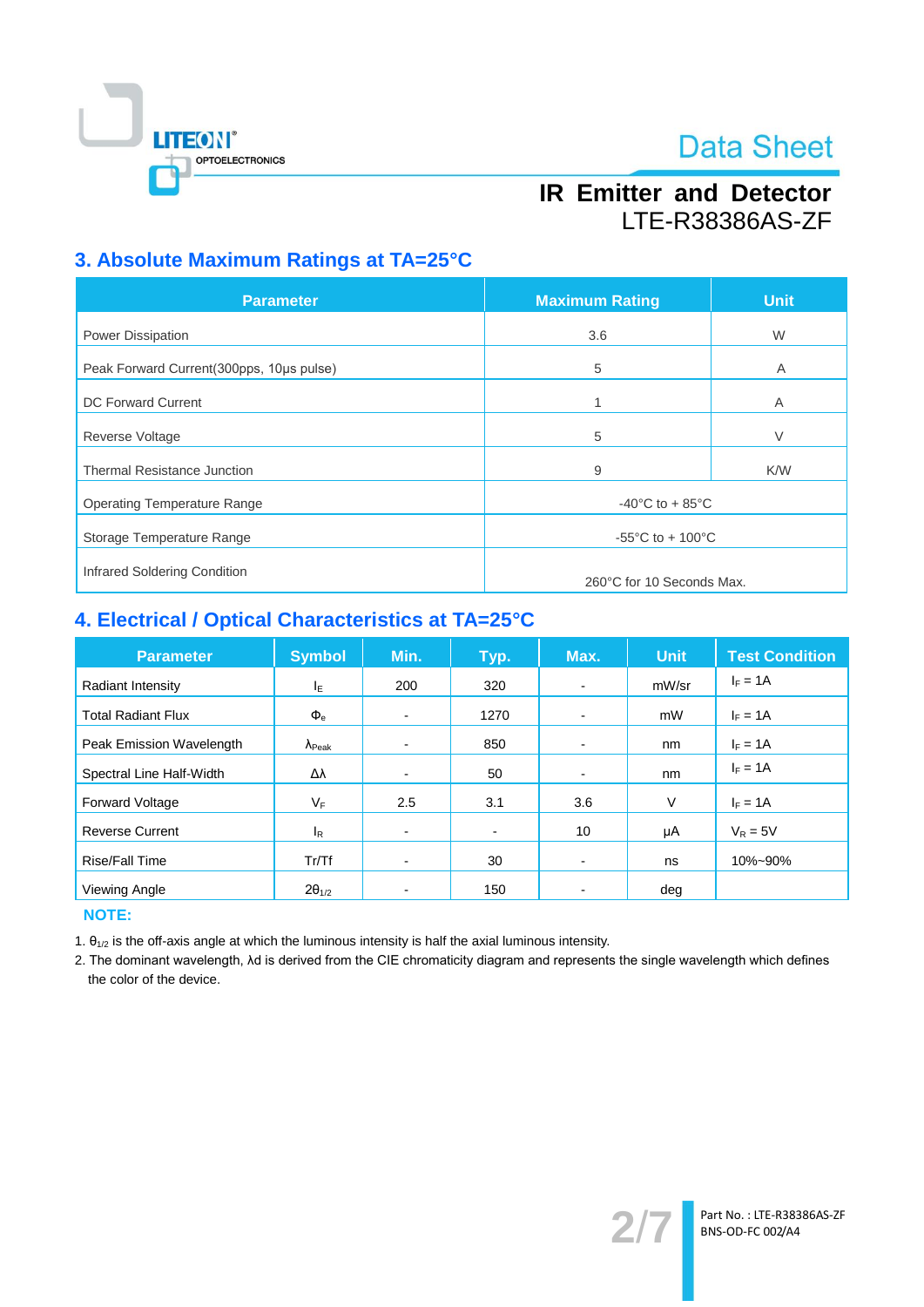

## **IR Emitter and Detector** LTE-R38386AS-ZF

## 5. Typical Electrical / Optical Characteristics Curves

(25°C Ambient Temperature Unless Otherwise Noted)



Part No.: LTE-R38386AS-ZF BNS-OD-FC 002/A4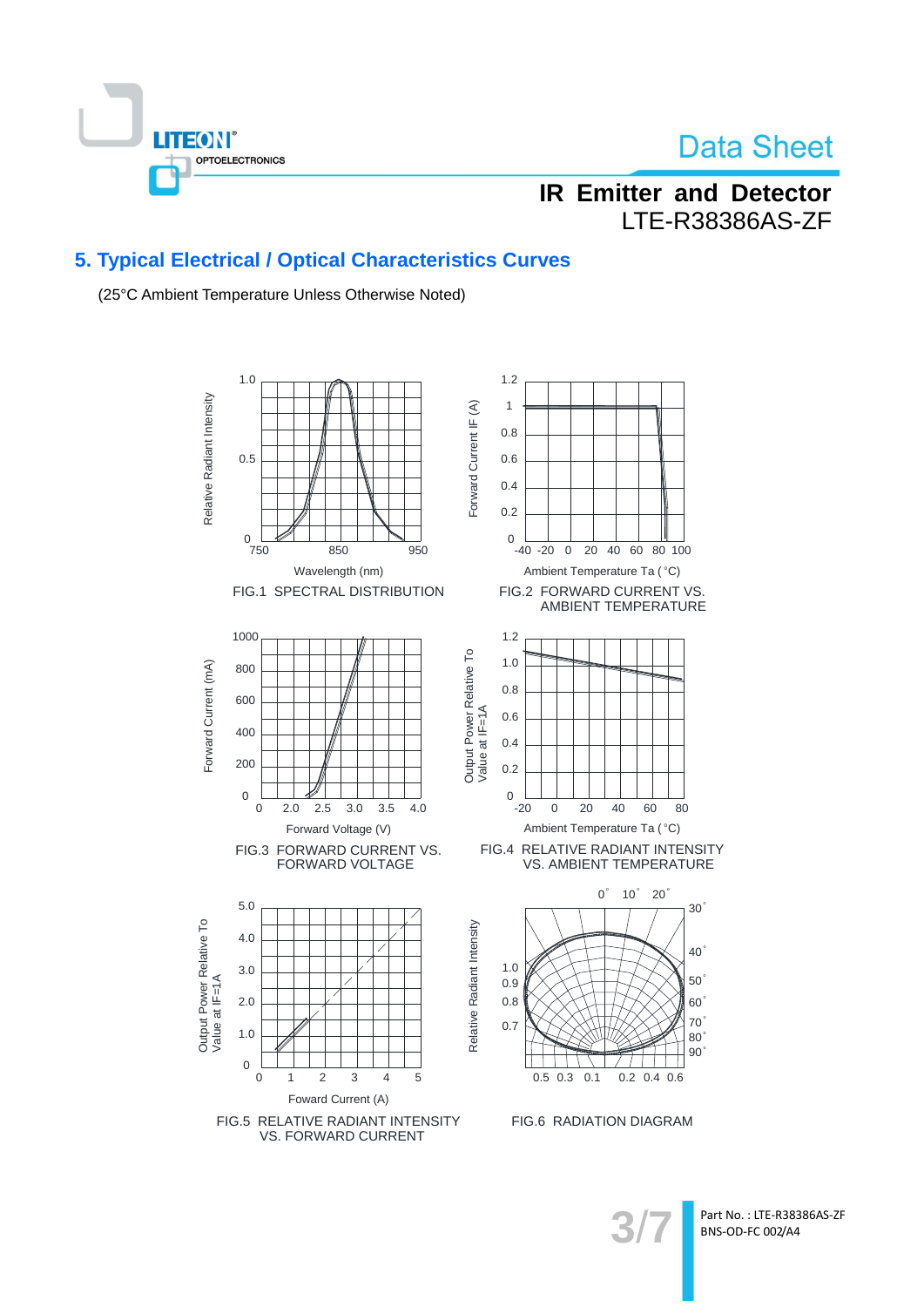

## **IR Emitter and Detector** LTE-R38386AS-ZF

## **6. Suggest Soldering Pad Dimensions**



## 7. Package Dimensions Of Tape And Reel



### Note: All dimensions are in millimeters (inches).

Part No.: LTE-R38386AS-ZF BNS-OD-FC 002/A4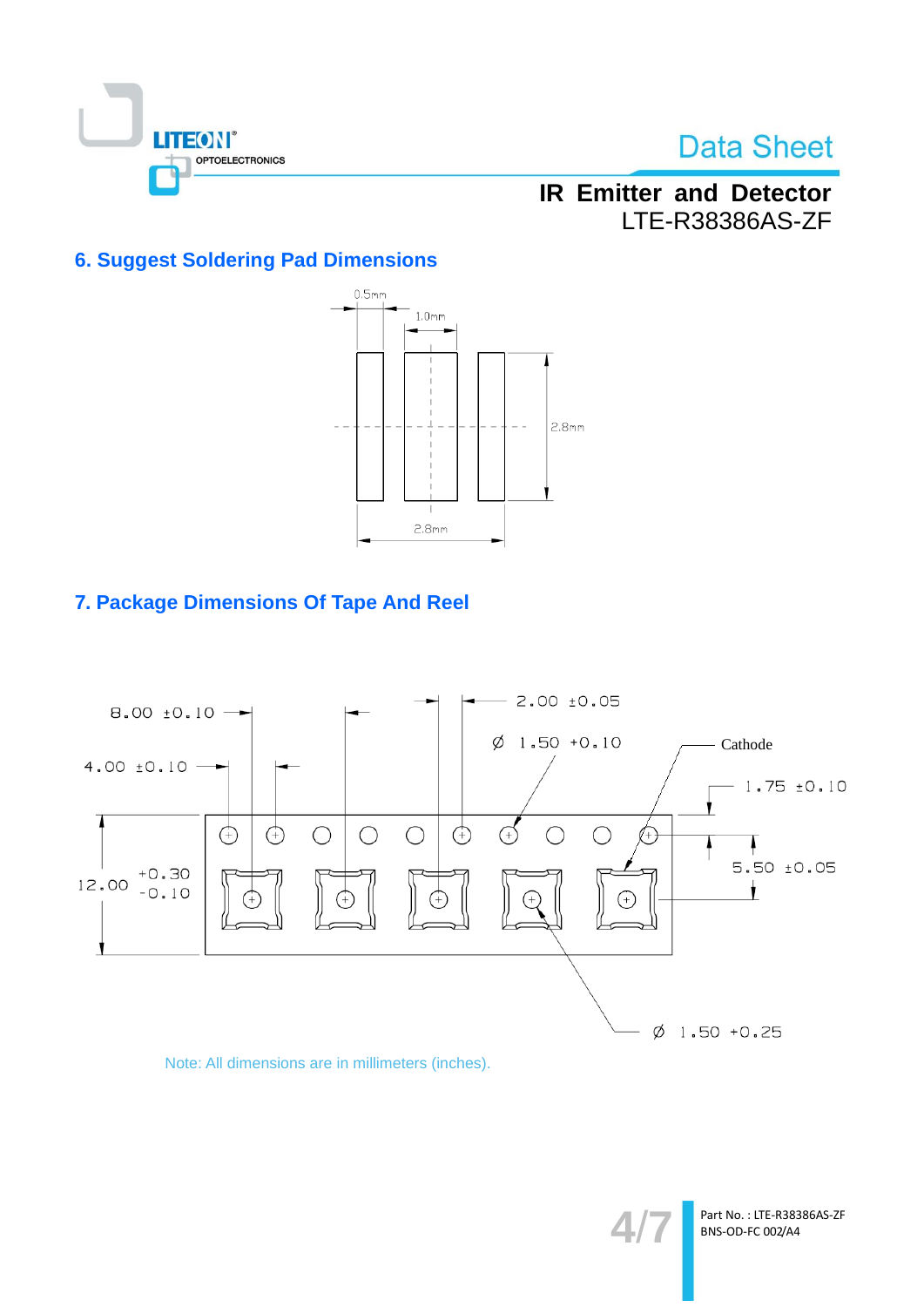# **TEON** OPTOELECTRONICS

# **Data Sheet**

## **IR Emitter and Detector** LTE-R38386AS-ZF



Note: 1. All dimensions are in millimeters (inches).

2. Empty component pockets sealed with top cover tape.

- 3.7 inch reel-600 pieces per reel.
- 4. The maximum number of consecutive missing parts is two.
- 5. In accordance with ANSI/EIA 481-1-A-1994 specifications.

### **8. CAUTIONS**

### **8.1. Application**

The LEDs described here are intended to be used for ordinary electronic equipment (such as office equipment, communication equipment and household applications). Consult Liteon's Sales in advance for information on applications in which exceptional reliability is required, particularly when the failure or malfunction of the LEDs may directly jeopardize life or health (such as in aviation, transportation, traffic control equipment, medical and life support systems and safety devices).

#### 8.2. Storage

The package is sealed:

The LEDs should be stored at 30°C or less and 90%RH or less. And the LEDs are limited to use within one year, while the LEDs is packed in moisture-proof package with the desiccants inside.

The package is opened:

The storage ambient for the LEDs should not exceed 30°C temperature or 60% relative humidity.

It is recommended that LEDs out of their original packaging are IR-reflowed within one week hrs.

For extended storage out of their original packaging, it is recommended that the LEDs be stored in a sealed container with appropriate desiccant, or in a desiccators with nitrogen ambient.

LEDs stored out of their original packaging for more than one week hrs should be baked at about 60 deg C for at least 20 hours before solder assembly.

### 8.3. Cleaning

Use alcohol-based cleaning solvents such as isopropyl alcohol to clean the LEDs if necessary.

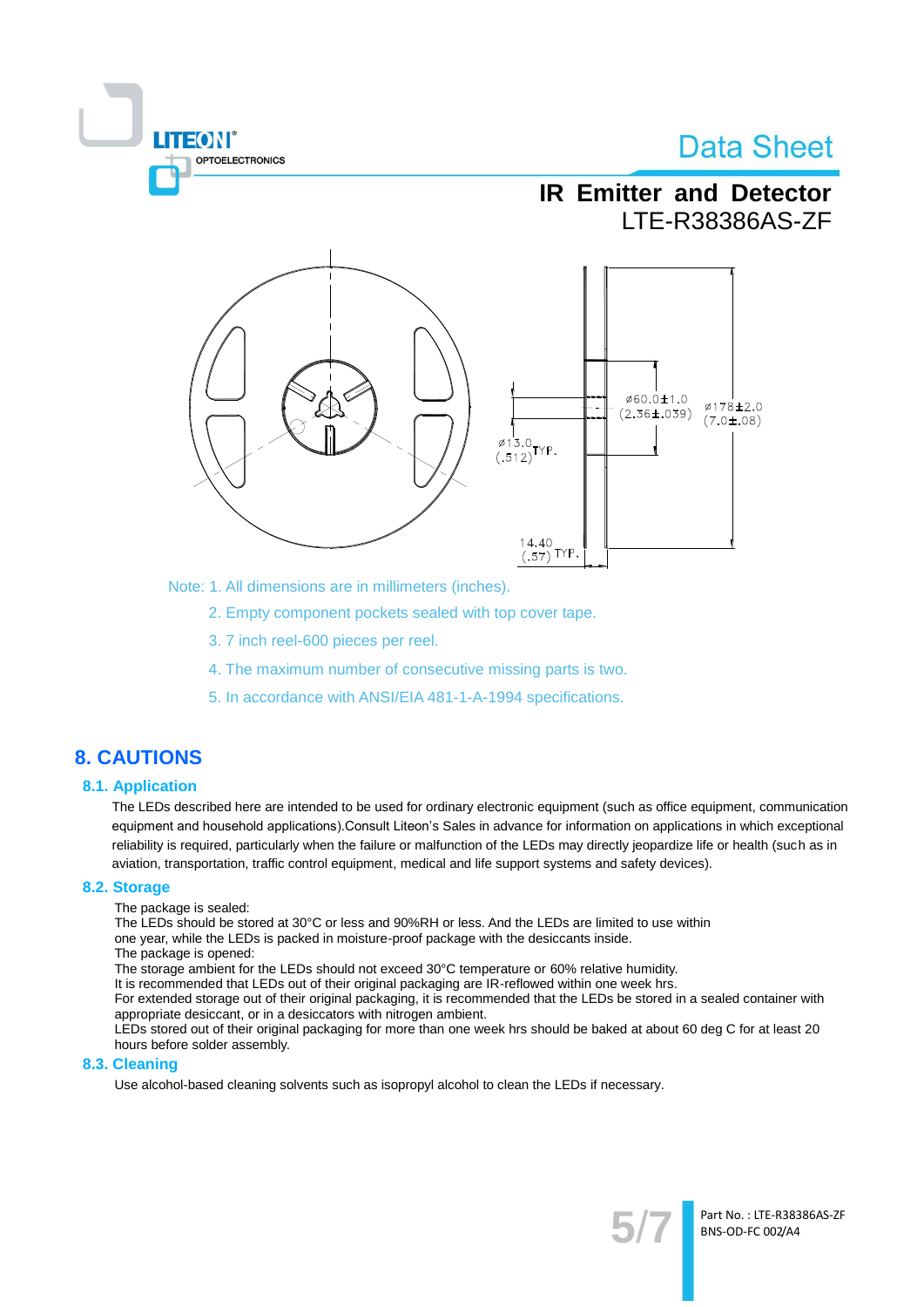

## **IR Emitter and Detector** LTE-R38386AS-ZF

### 8.4. Soldering

**Recommended soldering conditions:** 

| <b>Reflow Soldering</b>                                         |                                                                                           | <b>Soldering iron</b>         |                                                          |  |
|-----------------------------------------------------------------|-------------------------------------------------------------------------------------------|-------------------------------|----------------------------------------------------------|--|
| Pre-heat<br>Pre-heat time<br>Peak temperature<br>Soldering time | 150~200°C<br>120 seconds Max.<br>$260^{\circ}$ C Max.<br>10 seconds Max. (Max. two times) | Temperature<br>Soldering time | $300^{\circ}$ C Max.<br>3 seconds Max.<br>(one time one) |  |

Because different board designs use different number and types of devices, solder pastes, reflow ovens, and circuit boards, no single temperature profile works for all possible combinations.

However, you can successfully mount your packages to the PCB by following the proper guidelines and PCB-specific characterization.

LITE-ON Runs both component-level verification using in-house KYRAMX98 reflow chambers and board-level assembly.

The results of this testing are verified through post-reflow reliability testing.

Profiles used at LITE-ON are based on JEDEC standards to ensure that all packages can be successfully and reliably surface mounted.

Following figure shows a sample temperature profile compliant to JEDEC standards.

## **SOLDER PROFILE**



### **TIME**

You can use this example as a generic target to set up your reflow process.

You should adhere to the JEDEC profile limits as well as specifications and recommendations from the solder paste manufacturer to avoid damaging the device and create a reliable solder joint.